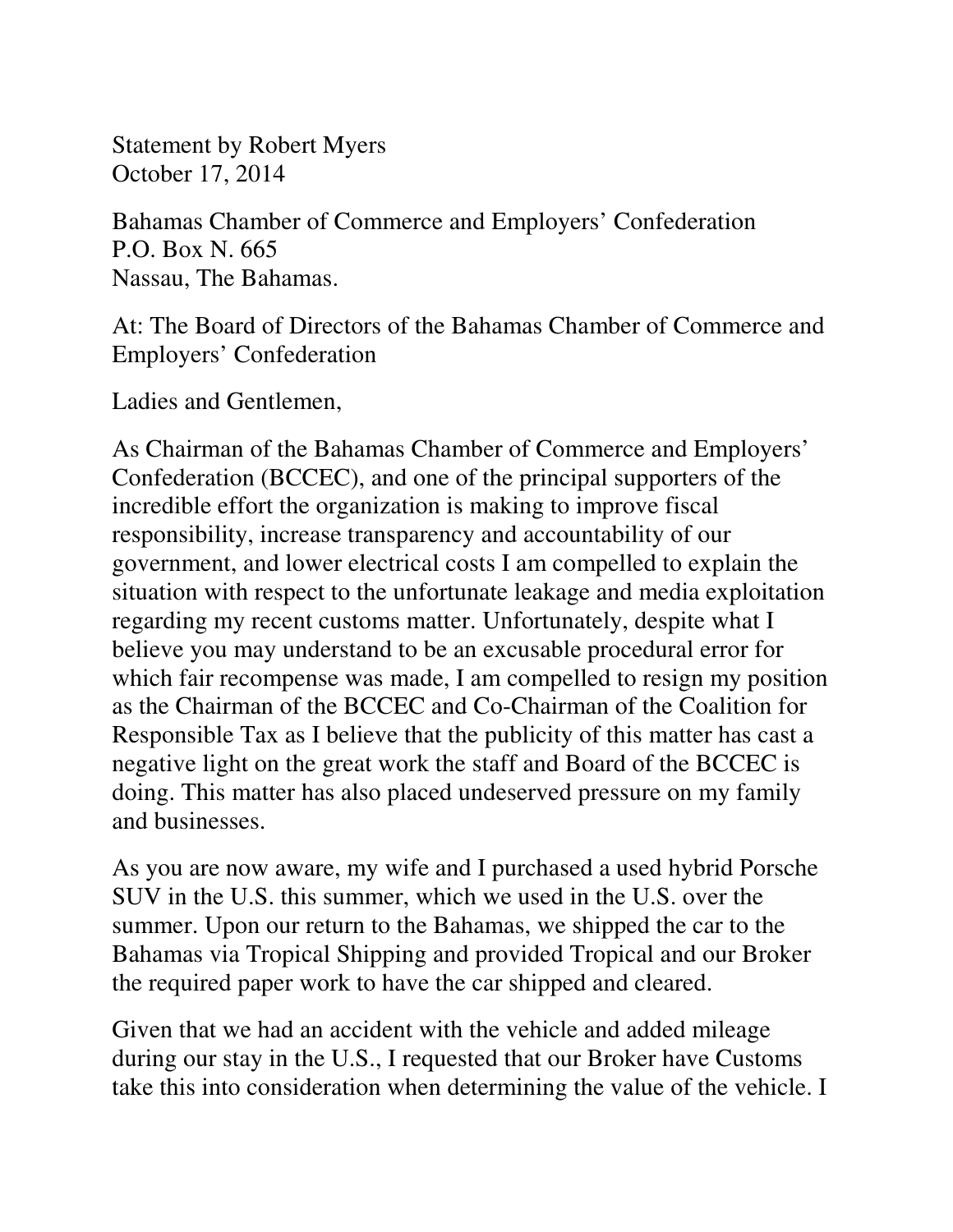provided our Broker with the original Bill of Sale for the vehicle as well as the Kelly Blue Book value of a car of this condition as a means for Bahamas Customs to establish a reasonable value for the vehicle. Our Broker understood and followed what she believed to be the prescribed procedure for the car to be valued by Customs based on the submitted declaration and supporting documentation, as is noted in our Broker's own account of what transpired (see attached).

Given the circumstances, we now understand the procedure was incorrect, but are still unclear as to the prescribed process. We never had any intent to falsely declare the value of the vehicle. We simply seem to have improperly attempted to obtain a fair value for a used vehicle.

I signed the C52 form in acceptance of our error, hoping that the Comptroller would take our explanation into account and resolve the matter. Upon the Comptroller's ruling on the matter, I paid the required customs duty on the full value of the vehicle as listed in the original bill of sale, as well as a fine for our procedural error.

It is unfortunate that during the days that the car was impounded, while I was attempting to resolve the matter, someone within Bahamas Customs chose to provide the details to a local Facebook blog, and then subsequently, to ZNS.

It is clear to me from the media reports that my status as Chairman of the BCCEC has caused significant public escalation of this matter by those who wish to discredit me. I would argue that the reporter's claims that I have been treated with any preference by Customs are misguided. If anything, I have paid a greater price because of my position in the BCCEC, evidenced by the fact that the files related to my matter were leaked to the press. Other than the leaked information, I believe that Customs has acted appropriately.

The law has been served, the penalty paid, and the matter resolved. My resignation will,